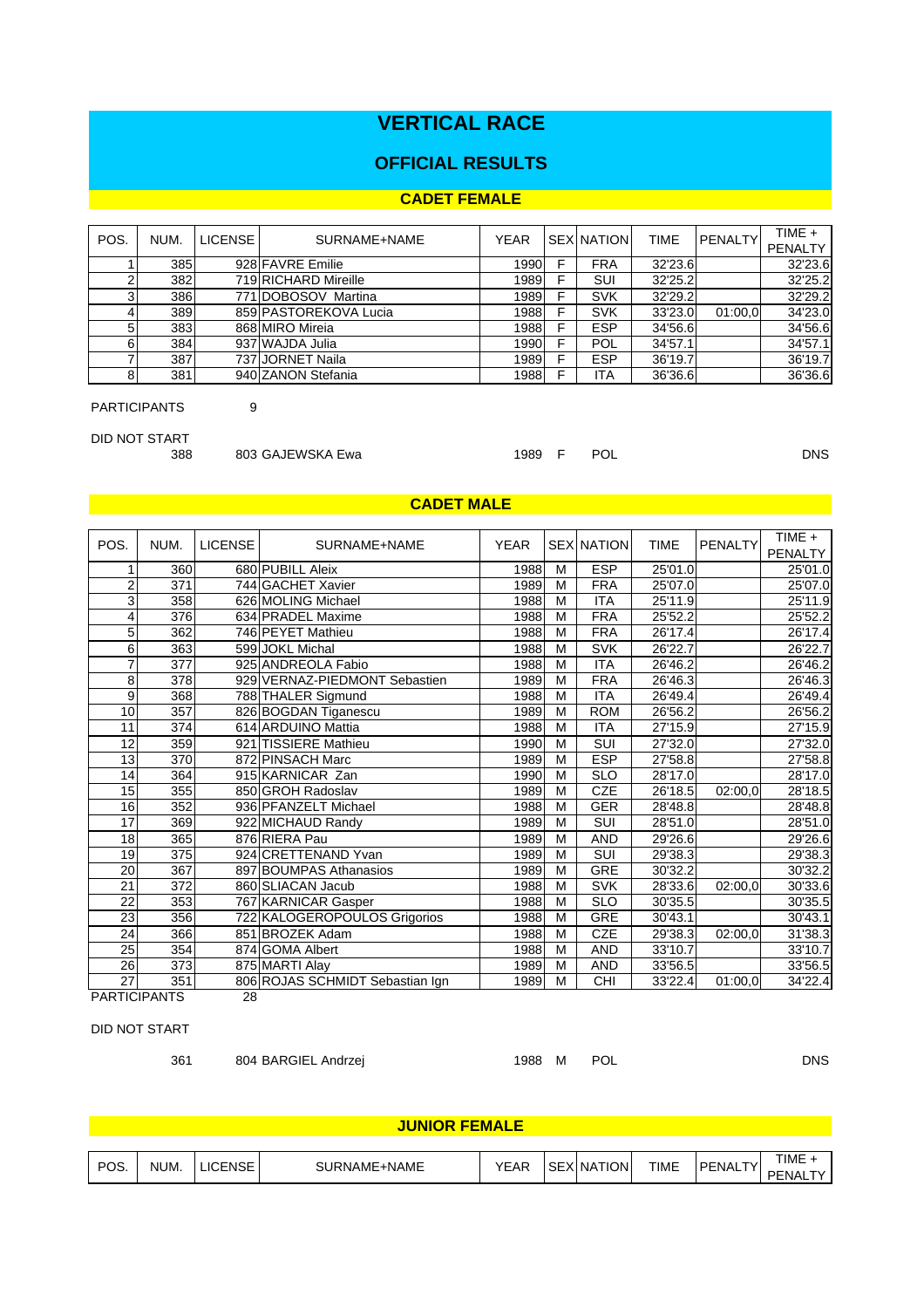|   | 304     | 933 MERCIER Jessica     | 1987  | <b>FRA</b> | 29'28.0 | 29'28.0 |
|---|---------|-------------------------|-------|------------|---------|---------|
|   | 302     | 738 DEOLA Elisa         | 19861 | ITA        | 31'32.1 | 31'32.1 |
|   | 303     | 586 GEX-FABRY Emilie    | 1986  | SUI        | 31'52.8 | 31'52.8 |
|   | 305     | 919 FNDUROVA Vieva      | 1986  | <b>SVK</b> | 33'22.0 | 33'22.0 |
| 5 | 306     | 621 LAZZERI Laura       | 1987  | <b>ITA</b> | 36'49.5 | 36'49.5 |
| 6 | 307     | 757 CHARRIERE Stephanie | 1987  | SUI        | 37'10.0 | 37'10.0 |
|   | 308     | 619 LAVY Muriel         | 1987  | <b>ITA</b> | 37'33.4 | 37'33.4 |
|   | 301     | 894 BRONOVSKI Maria     | 1986  | <b>GRE</b> | 43'05.0 | 43'05.0 |
|   | - . - - |                         |       |            |         |         |

PARTICIPANTS 8

# **JUNIOR MALE Service Contract of the Service Contract of the Service Contract of the Service Contract of the Service Contract of the Service Contract of the Service Contract of the Service Contract of the Service Contrac**

| POS.             | NUM.                | <b>LICENSE</b> | SURNAME+NAME           | <b>YEAR</b> |   | <b>SEX NATION</b> | <b>TIME</b> | PENALTY | TIME +<br><b>PENALTY</b> |
|------------------|---------------------|----------------|------------------------|-------------|---|-------------------|-------------|---------|--------------------------|
| 1                | 256                 |                | 787 LENZI Damiano      | 1987        | M | <b>ITA</b>        | 23'37.4     |         | 23'37.4                  |
| $\boldsymbol{2}$ | 257                 |                | 720 FELLAY Cyrille     | 1987        | M | <b>SUI</b>        | 23'58.0     |         | 23'58.0                  |
| 3                | 266                 |                | 745 PERRIER Sebastien  | 1987        | M | <b>FRA</b>        | 24'11.4     |         | 24'11.4                  |
| 4                | 265                 |                | 718 PICHARD Marc       | 1987        | M | SUI               | 24'26.3     |         | 24'26.3                  |
| 5                | 260                 |                | 747 FAVRE Valentin     | 1987        | M | <b>FRA</b>        | 24'29.1     |         | 24'29.1                  |
| 6                | 270                 |                | 934 PICCOT Adrien      | 1986        | M | <b>FRA</b>        | 25'07.1     |         | 25'07.1                  |
| 7                | 255                 |                | 824 RARES Manea        | 1986        | M | <b>ROM</b>        | 25'09.5     |         | 25'09.5                  |
| $\overline{8}$   | 269                 |                | 678 CHARRIERE Jose'    | 1986        | M | <b>SUI</b>        | 25'09.6     |         | 25'09.6                  |
| 9                | 272                 |                | 676 HUSER Lukas        | 1986        | M | SUI               | 25'50.9     |         | 25'50.9                  |
| 10               | 273                 |                | 930 DIGIACOMO Romain   | 1986        | M | FRA               | 26'02.1     |         | 26'02.1                  |
| 11               | 264                 |                | 913 BRUNO Mottini      | 1986        | M | <b>ITA</b>        | 25'27.1     | 01:00,0 | 26'27.1                  |
| 12               | 261                 |                | 773 LASTIK Juraj       | 1987        | M | <b>SVK</b>        | 26'33.2     |         | 26'33.2                  |
| 13               | 271                 |                | 939 SALVADORI Alex     | 1986        | M | <b>ITA</b>        | 27'14.8     |         | 27'14.8                  |
| 14               | 268                 |                | 636 PEGORARI Lorenzo   | 1987        | M | <b>ITA</b>        | 27'23.7     |         | 27'23.7                  |
| 15               | 258                 |                | 531 JORNET Kilian      | 1987        | M | <b>ESP</b>        | 27'42.0     |         | 27'42.0                  |
| 16               | 267                 |                | 776 HEPNAR Jan         | 1987        | M | <b>CZE</b>        | 28'21.9     |         | 28'21.9                  |
| 17               | 253                 |                | 674 KANTOR Sebastian   | 1987        | M | <b>CZE</b>        | 28'23.4     |         | 28'23.4                  |
| 18               | 262                 |                | 775 JADAMUS Roman      | 1987        | M | <b>CZE</b>        | 28'26.4     |         | 28'26.4                  |
| 19               | 251                 |                | 595 RADEV Georgi       | 1986        | M | <b>BUL</b>        | 29'24.6     |         | 29'24.6                  |
| 20               | 252                 |                | 935 MINI Andreas       | 1986        | M | <b>GER</b>        | 29'38.6     |         | 29'38.6                  |
| 21               | 259                 |                | 911 BECZALA Grzegorz   | 1986        | M | <b>POL</b>        | 31'01.7     |         | 31'01.7                  |
| 22               | 254                 |                | 896 KANOUTAS Vasileios | 1987        | M | <b>GRE</b>        | 33'09.1     |         | 33'09.1                  |
| 23               | 263                 |                | 484 SIDERIS Vasileios  | 1986        | M | <b>GRE</b>        | 33'44.8     |         | 33'44.8                  |
|                  | <b>PARTICIPANTS</b> | 23             | 23                     |             |   |                   |             |         |                          |

#### **ESPOIR FEMALE**

| POS | NUM.       | LICENSE <sup>1</sup> | SURNAME+NAME         | <b>YEAR</b> | <b>SEX NATION</b> | <b>TIME</b> | <b>PENALTY</b> | TIME +<br><b>PENALTY</b> |
|-----|------------|----------------------|----------------------|-------------|-------------------|-------------|----------------|--------------------------|
|     | <b>205</b> |                      | 819 ROUX Laetitia    | 1985        | <b>FRA</b>        | 55'54.2     |                | 55'54.2                  |
|     | 201        |                      | 423 TROILLET Marie   | 1983        | SUI               | 56'53.2     |                | 56'53.2                  |
| 3   | 206        |                      | 544 CUMINETTI Silvia | 1985        | <b>ITA</b>        | 58'35.8     |                | 58'35.8                  |
|     | 203        |                      | 679 PERNET Coraly    | 1985        | SUI               | 1:06'41.3   |                | 1:06'41.3                |
| 5   | 204        |                      | 682 HERNANDEZ Ona    | 1985        | <b>ESP</b>        | 1:08'10.0   |                | 1:08'10.0                |
| 6   | 202        |                      | 705 ELKOVA Ekaterina | 1984        | <b>RUS</b>        | 1:10'25.9   |                | 1:10'25.9                |

PARTICIPANTS 6

# **SENIOR FEMALE SENIOR FEMALE SENIOR FEMALE**

| POS. | NUM.       | <b>LICENSE</b> | SURNAME+NAME              | <b>YEAR</b> |   | <b>SEX NATION</b> | <b>TIME</b> | <b>PENALTY</b> | $TIME +$<br><b>PENALTY</b> |
|------|------------|----------------|---------------------------|-------------|---|-------------------|-------------|----------------|----------------------------|
|      | 178I       |                | 920 LEONARDI Natascia     | 1971        | F | SUI               | 50'11.5     |                | 50'11.5                    |
|      | 158        |                | 723 PEDRANZINI Roberta    | 1971        | F | <b>ITA</b>        | 51'55.0     |                | 51'55.0                    |
| 3    | 152        |                | 70 MABILLARD Catherine    | 1964        | F | SUI               | 52'27.2     |                | 52'27.2                    |
|      | 154        |                | 65 PELLISSIER Gloriana    | 1976        | F | <b>ITA</b>        | 52'54.8     |                | 52'54.8                    |
| 5    | 161        |                | 151 FAVRE Corinne         | 1968        | F | <b>FRA</b>        | 53'13.3     |                | 53'13.3                    |
| 6    | <b>164</b> |                | 324 RASO Chiara           | 1981        | F | <b>ITA</b>        | 53'41.4     |                | 53'41.4                    |
|      | 179        |                | 923 ETZENSPERGER Nathalie | 1968        | F | <b>SUI</b>        | 54'00.7     |                | 54'00.7                    |
| 8    | 159        |                | 579 GRUBER Barbara        | 1977        | F | <b>GER</b>        | 55'19.8     |                | 55'19.8                    |
| 9    | 205        |                | 819 ROUX Laetitia         | 1985        | F | <b>FRA</b>        | 55'54.2     |                | 55'54.2                    |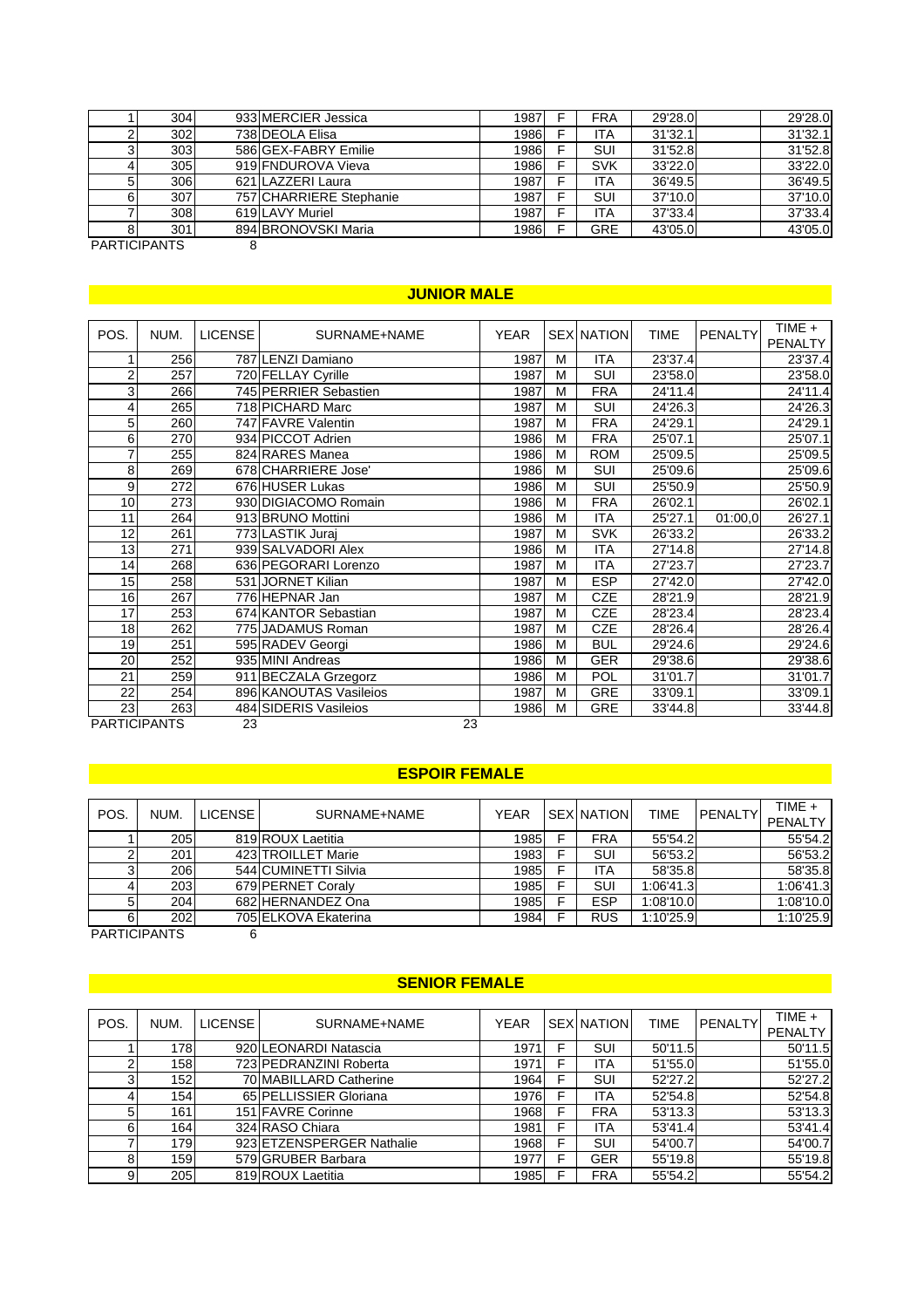| 10                  | 173        |    | 797 MERRILL Monique             | 1969 | F | <b>USA</b> | 55'58.1   | 55'58.1   |
|---------------------|------------|----|---------------------------------|------|---|------------|-----------|-----------|
| 11                  | 157        |    | 715 PONT Severine               | 1979 | F | <b>SUI</b> | 56'03.2   | 56'03.2   |
| 12                  | 156        |    | 371 ECHTLER-SCHLEICH Christine  | 1963 | F | <b>GER</b> | 56'13.4   | 56'13.4   |
| 13                  | 172        |    | 942 DUSAUTOIR Sophie            | 1972 | F | <b>AND</b> | 56'50.3   | 56'50.3   |
| 14                  | 201        |    | 423 TROILLET Marie              | 1983 | F | SUI        | 56'53.2   | 56'53.2   |
| 15                  | 151        |    | 86 MAGNENAT Gabrielle           | 1980 | F | SUI        | 57'24.7   | 57'24.7   |
| 16                  | 206        |    | 544 CUMINETTI Silvia            | 1985 | F | <b>ITA</b> | 58'35.8   | 58'35.8   |
| 17                  | 160        |    | 575 WALL Jeannie                | 1969 | F | <b>USA</b> | 58'37.4   | 58'37.4   |
| 18                  | 171        |    | 847 ARR¢ Gemma                  | 1980 | F | <b>ESP</b> | 59'24.4   | 59'24.4   |
| 19                  | 175        |    | 871 ZUBIZARRETA Izaskun         | 1970 | F | <b>ESP</b> | 1:00'45.6 | 1:00'45.6 |
| 20                  | 153        |    | 17 BES Cristina                 | 1977 | F | <b>ESP</b> | 1:00'49.4 | 1:00'49.4 |
| 21                  | 170        |    | 909 BLOM Ellen                  | 1979 | F | <b>NOR</b> | 1:04'43.6 | 1:04'43.6 |
| 22                  | 177        |    | 916 MEGLIC Meta                 | 1973 | F | <b>SLO</b> | 1:05'12.0 | 1:05'12.0 |
| 23                  | 180        |    | 908 PEDERSEN Lene               | 1977 | F | <b>NOR</b> | 1:06'26.1 | 1:06'26.1 |
| 24                  | 203        |    | 679 PERNET Coraly               | 1985 | F | <b>SUI</b> | 1:06'41.3 | 1:06'41.3 |
| 25                  | 162        |    | 635 GOUVIANAKI Anna             | 1976 | F | <b>GRE</b> | 1:06'48.4 | 1:06'48.4 |
| 26                  | <b>165</b> |    | 473 DEREZINSKA Magdalena        | 1981 | F | POL        | 1:06'57.9 | 1:06'57.9 |
| 27                  | 204        |    | 682 HERNANDEZ Ona               | 1985 | F | <b>ESP</b> | 1:08'10.0 | 1:08'10.0 |
| 28                  | 169        |    | 801 SAMUELS-MCLEAN Polly        | 1969 | F | <b>USA</b> | 1:09'48.7 | 1:09'48.7 |
| 29                  | 202        |    | 705 ELKOVA Ekaterina            | 1984 | F | <b>RUS</b> | 1:10'25.9 | 1:10'25.9 |
| 30                  | 166        |    | 854 LINNE Paivi                 | 1978 | F | <b>FIN</b> | 1:11'14.5 | 1:11'14.5 |
| 31                  | 174        |    | 895 ANASTASIOU Marina           | 1969 | F | <b>GRE</b> | 1:12'02.8 | 1:12'02.8 |
| 32                  | 167        |    | 792 TORT Neus                   | 1977 | F | <b>AND</b> | 1:13'48.0 | 1:13'48.0 |
| 33                  | 168        |    | 807 CALLAHAN VARGAS Viviana And | 1980 | F | <b>CHI</b> | 1:15'49.4 | 1:15'49.4 |
| 34                  | 163        |    | 780 SARKO Sanda                 | 1981 | F | CRO        | 1:16'11.2 | 1:16'11.2 |
| 35                  | 181        |    | 802 NIEPOORT Birgitta           | 1964 | F | <b>DEN</b> | 1:16'37.3 | 1:16'37.3 |
| 36                  | 176        |    | 892 KUDIENKO Natalia            | 1981 | F | <b>RUS</b> | 1:21'56.0 | 1:21'56.0 |
| <b>PARTICIPANTS</b> |            | 37 |                                 |      |   |            |           |           |

DID NOT START<br>155 724 MARTINELLI Francesca 1971 F ITA

**DNS** 

# <u>in de la provincia de la provincia de la provincia de la provincia de la provincia de la provincia de la provi</u>

| POS.            | NUM. | <b>LICENSE</b> | SURNAME+NAME            | <b>YEAR</b> |   | <b>SEX NATION</b> | <b>TIME</b> | <b>PENALTY</b> | $TIME +$<br><b>PENALTY</b> |
|-----------------|------|----------------|-------------------------|-------------|---|-------------------|-------------|----------------|----------------------------|
|                 | 105  |                | 601 BONNET Nicolas      | 1984        | M | <b>FRA</b>        | 44'58.7     |                | 44'58.7                    |
| 2               | 108  |                | 571 EYDALLIN Matteo     | 1985        | M | ITA               | 45'04.5     |                | 45'04.5                    |
| 3               | 103  |                | 627 BON MARDION William | 1983        | M | <b>FRA</b>        | 45'36.9     |                | 45'36.9                    |
| 4               | 116  |                | 424 BRUCHEZ Pierre      | 1985        | M | <b>SUI</b>        | 46'29.4     |                | 46'29.4                    |
| 5               | 113  |                | 494 KUHAR Neic          | 1985        | M | <b>SLO</b>        | 46'31.9     |                | 46'31.9                    |
| 6               | 102  |                | 204 SPINI Davide        | 1983        | M | <b>ITA</b>        | 46'43.7     |                | 46'43.7                    |
| 7               | 104  |                | 386 HOLZKNECHT Lorenzo  | 1984        | M | ITA               | 46'56.4     |                | 46'56.4                    |
| 8               | 101  |                | 553 SILVIU Manea        | 1983        | M | <b>ROM</b>        | 47'15.0     |                | 47'15.0                    |
| 9               | 119  |                | 186 RICHARD Alain       | 1985        | M | SUI               | 48'47.2     |                | 48'47.2                    |
| 10              | 120  |                | 869 HERNANDEZ Jessed    | 1983        | M | <b>ESP</b>        | 49'43.7     |                | 50'43.7                    |
| 11              | 114  |                | 583 CHARVOZ Mathieu     | 1985        | M | SUI               | 50'59.7     |                | 50'59.7                    |
| 12              | 117  |                | 647 PARDIN Yann         | 1985        | M | <b>FRA</b>        | 47'00.4     | 05:00.0        | 52'00.4                    |
| 13              | 115  |                | 918 SENK Anze           | 1983        | M | <b>SLO</b>        | 52'03.9     |                | 52'03.9                    |
| 14 <sub>1</sub> | 118  |                | 825 DUMITRU Francu      | 1985        | M | <b>ROM</b>        | 52'45.6     |                | 52'45.6                    |
| 15              | 110  |                | 665 ANGELOV Blagovest   | 1985        | M | <b>BUL</b>        | 52'51.9     |                | 52'51.9                    |
| 16              | 109  |                | 684 SOLA Marc           | 1985        | M | <b>ESP</b>        | 53'04.2     |                | 53'04.2                    |
| 17              | 107  |                | 591 BOSSEV Rossen       | 1983        | M | <b>BUL</b>        | 55'58.1     |                | 55'58.1                    |
| 18              | 111  |                | 27 AVILA Lluis          | 1984        | M | <b>ESP</b>        | 56'18.5     |                | 56'18.5                    |
| 19              | 112  |                | 831 BECERRA Walther     | 1984        | M | <b>VEN</b>        | 58'30.0     |                | 58'30.0                    |
| 20              | 106  |                | 643 VONDRA Pavel        | 1984        | M | <b>CZE</b>        | 1:04'17.9   |                | 1:04'17.9                  |

PARTICIPANTS 20

## <u>in the second control of the second second second second second second second second second second second second</u>

| POS | NUM. | <b>LICENSE</b> | SURNAME+NAME        | <b>YEAR</b> |   | <b>SEX NATION</b> | <b>TIME</b> | <b>IPENALTY</b> | TIME +<br><b>PENALTY</b> |
|-----|------|----------------|---------------------|-------------|---|-------------------|-------------|-----------------|--------------------------|
|     |      |                | 322 BLANC Patrick   | 19721       | М | <b>FRA</b>        | 39'11.3     |                 | 39'11.3                  |
|     |      |                | 95 SBALBI Tony      | 1969        | М | <b>FRA</b>        | 41'13.9     |                 | 41'13.9                  |
| 31  |      |                | 593 PERRIER Florent | 1973        | М | <b>FRA</b>        | 41'14.1     |                 | 41'14.1                  |
| 4   | 63   |                | 645 ROC Agusti      | 1971        | M | <b>ESP</b>        | 42'21.8     |                 | 42'21.8                  |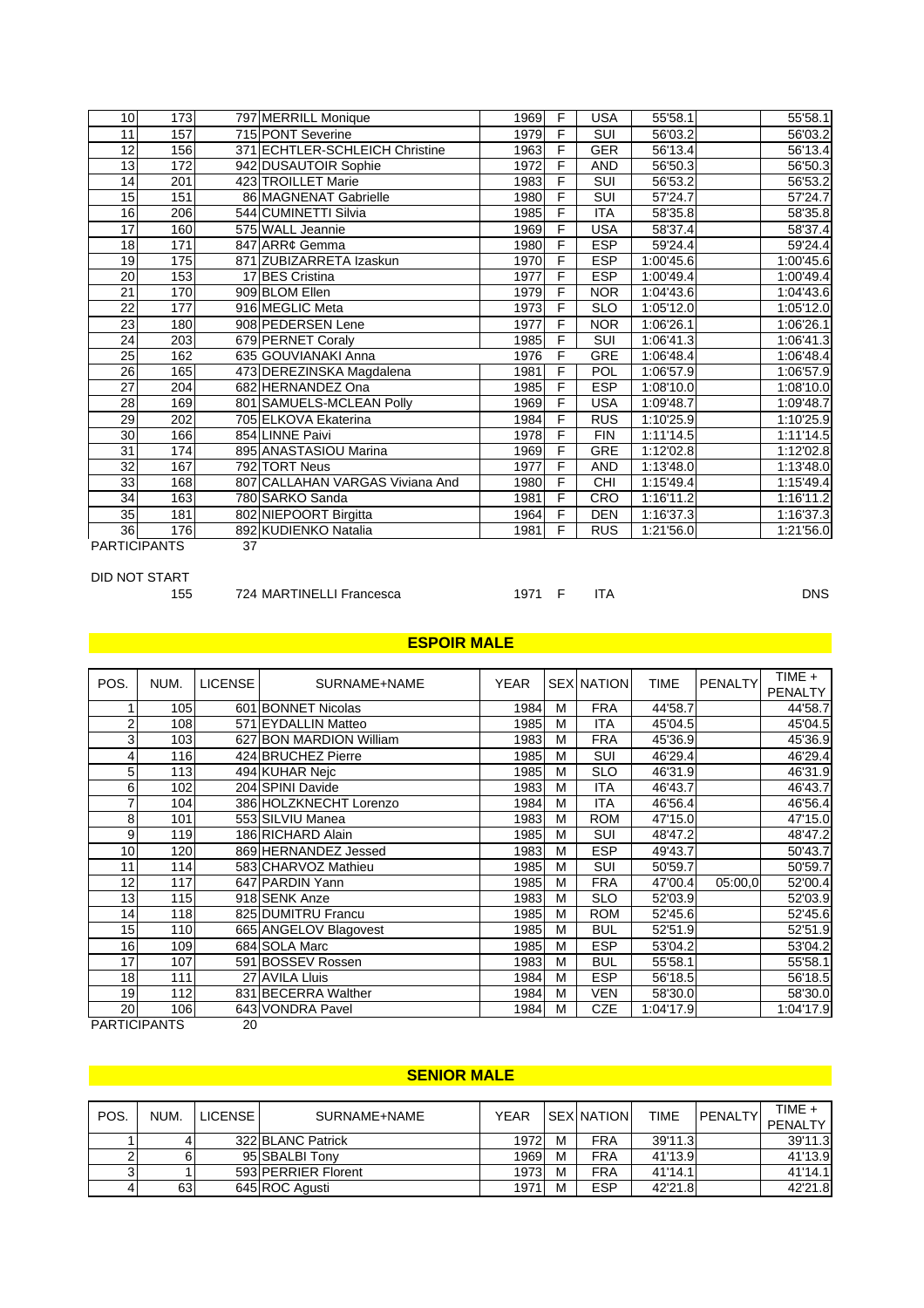| 5               | 18                      | 589 EPINEY Sebastien           | 1967 | м | SUI                     | 43'39.7            |         | 43'39.7              |
|-----------------|-------------------------|--------------------------------|------|---|-------------------------|--------------------|---------|----------------------|
| 6               | 22                      | 716 REY Alain                  | 1982 | M | SUI                     | 43'40.4            |         | 43'40.4              |
| 7               | $\overline{\mathbf{c}}$ | 11 PEREZ Manuel                | 1978 | M | <b>ESP</b>              | 44'03.2            |         | 44'03.2              |
| $\bf 8$         | 8                       | 518 TRENTO Denis               | 1982 | M | <b>ITA</b>              | 44'19.1            |         | 44'19.1              |
| 9               | 41                      | 163 NAGELE Olivier             | 1972 | M | LIE                     | 44'20.9            |         | 44'20.9              |
| 10              | 3                       | 388 MEZZANOTTE Mirco           | 1974 | M | <b>ITA</b>              | 44'22.7            |         | 44'22.7              |
| 11              | 43                      | 22 MARTIN Javier               | 1981 | M | <b>ESP</b>              | 44'30.9            |         | 44'30.9              |
| 12              | 105                     | 601 BONNET Nicolas             | 1984 | M | <b>FRA</b>              | 44'58.7            |         | 44'58.7              |
| 13              | $\overline{12}$         | 596 ECOEUR Yannick             | 1981 | M | $\overline{\text{SUI}}$ | 45'03.4            |         | 45'03.4              |
| 14              | 108                     | 571 EYDALLIN Matteo            | 1985 | M | <b>ITA</b>              |                    |         | 45'04.5              |
| 15              |                         | 692 LEX Konrad                 |      |   |                         | 45'04.5<br>45'13.3 |         |                      |
|                 | 10                      |                                | 1974 | M | GER                     |                    |         | 45'13.3              |
| 16              | 38                      | 83 VAUDAN Emmanuel             | 1971 | M | SUI                     | 45'24.6            |         | 45'24.6              |
| $\overline{17}$ | 14                      | 483 RIZ Martin                 | 1980 | M | ITA                     | 45'35.3            |         | 45'35.3              |
| 18              | 103                     | 627 BON MARDION William        | 1983 | М | <b>FRA</b>              | 45'36.9            |         | 45'36.9              |
| 19              | $\overline{5}$          | 456 ECHTLER Martin             | 1969 | M | <b>GER</b>              | 45'56.1            |         | 45'56.1              |
| $\overline{20}$ | 53                      | 710 PREMAT Martial             | 1977 | M | <b>FRA</b>              | 46'11.5            |         | 46'11.5              |
| 21              | 116                     | 424 BRUCHEZ Pierre             | 1985 | M | <b>SUI</b>              | 46'29.4            |         | 46'29.4              |
| $\overline{22}$ | 113                     | 494 KUHAR Nejc                 | 1985 | M | <b>SLO</b>              | 46'31.9            |         | 46'31.9              |
| $\overline{23}$ | 102                     | 204 SPINI Davide               | 1983 | M | <b>ITA</b>              | 46'43.7            |         | 46'43.7              |
| $\overline{24}$ | 104                     | 386 HOLZKNECHT Lorenzo         | 1984 | M | <b>ITA</b>              | 46'56.4            |         | 46'56.4              |
| 25              | 101                     | 553 SILVIU Manea               | 1983 | M | <b>ROM</b>              | 47'15.0            |         | 47'15.0              |
| 26              | 15                      | 551 <b>IONUT DAN Galiteanu</b> | 1979 | M | <b>ROM</b>              | 47'27.7            |         | 47'27.7              |
| 27              | 13                      | 770 ALBOS Joan                 | 1980 | M | <b>AND</b>              | 47'35.6            |         | 47'35.6              |
| $\overline{28}$ | 66                      | 766 SOKLIC Tomaz               | 1974 | M | <b>SLO</b>              | 47'41.6            |         | 47'41.6              |
| 29              | 45                      | 840 MORGAN Jon                 | 1967 | M | <b>GBR</b>              | 47'52.0            |         | 47'52.0              |
| $\overline{30}$ | 78                      | 798 SWENSON Pete               | 1967 | M | <b>USA</b>              | 48'17.4            |         | 48'17.4              |
| 31              | 119                     | 186 RICHARD Alain              | 1985 | M | <b>SUI</b>              | 48'47.2            |         | 48'47.2              |
| $\overline{32}$ | $\overline{25}$         | 482 VILANA Joan                | 1977 | M | <b>AND</b>              | 48'53.6            |         | 48'53.6              |
| 33              | 39                      | 157 LEITHER Miroslav           | 1966 | M | <b>SVK</b>              | 49'08.1            |         | 49'08.1              |
|                 |                         |                                |      |   |                         |                    |         |                      |
| $\overline{34}$ | 68                      | 796 KROGER Chris               | 1968 | M | <b>USA</b>              | 49'30.5            |         | 49'30.5              |
| 35              | 21                      | 239 STACHEL Tim                | 1978 | M | <b>GER</b>              | 49'51.0            |         | 49'51.0              |
| 36              | 64                      | 800 SMITH Cary                 | 1968 | M | <b>USA</b>              | 50'06.7            |         | 50'06.7              |
| 37              | 26                      | 768 TURNESOLA Joan             | 1973 | M | <b>AND</b>              | 50'27.2            |         | 50'27.2              |
| $\overline{38}$ | 120                     | 869 HERNANDEZ Jessed           | 1983 | M | <b>ESP</b>              | 49'43.7            | 01:00,0 | 50'43.7              |
| 39              | 42                      | 905 BERGER Ola                 | 1979 | M | <b>NOR</b>              | 50'50.6            |         | 50'50.6              |
| 40              | 114                     | 583 CHARVOZ Mathieu            | 1985 | M | <b>SUI</b>              | 50'59.7            |         | 50'59.7              |
| 41              | 17                      | 578 BOHM Benedikt              | 1977 | M | GER                     | 51'00.1            |         | 51'00.1              |
| 42              | 55                      | 340 KUCZINSKY Roman            | 1967 | M | <b>CZE</b>              | 51'27.2            |         | 51'27.2              |
| 43              | 59                      | 865 JOAKIM Haluarsson          | 1972 | M | <b>SWE</b>              | 51'37.6            |         | 51'37.6              |
| 44              | $\overline{73}$         | 799 ROMEO Steve                | 1971 | М | <b>USA</b>              | 51'47.5            |         | $\overline{51'47.5}$ |
| 45              | $\overline{24}$         | 769 RUIZ Mingo                 | 1963 | M | <b>AND</b>              | 52'00.0            |         | 52'00.0              |
| 46              | 117                     | 647 PARDIN Yann                | 1985 | M | <b>FRA</b>              | 47'00.4            |         | 52'00.4              |
| 47              | $\overline{28}$         | 885 HILL Gregory F.            | 1975 | M | CAN                     | 52'01.5            |         | 52'01.5              |
| 48              | 115                     | 918 SENK Anze                  | 1983 | M | <b>SLO</b>              | 52'03.9            |         | 52'03.9              |
| 49              | 61                      | 910 HOVDENAK Ola               | 1973 | м | <b>NOR</b>              | 52'40.1            |         | 52'40.1              |
| 50              | 118                     | 825 DUMITRU Francu             | 1985 | M | <b>ROM</b>              | 52'45.6            |         | 52'45.6              |
| 51              | 110                     | 665 ANGELOV Blagovest          | 1985 | M | <b>BUL</b>              | 52'51.9            |         | 52'51.9              |
| 52              | 109                     | 684 SOLA Marc                  | 1985 | M | <b>ESP</b>              | 53'04.2            |         | 53'04.2              |
| 53              | 40                      | 941 ZUPANCIC Marjan            | 1971 | M | <b>SLO</b>              | 52'20.0            | 01:00.0 | 53'20.0              |
| 54              | $\overline{35}$         | 783 SATO Yoshiyuki             | 1975 | M | <b>JPN</b>              | 53'23.5            |         | 53'23.5              |
| 55              | 51                      | 867 DORDIN Patrick             | 1971 | M | <b>SWE</b>              | 53'54.4            |         | 53'54.4              |
|                 |                         |                                |      |   |                         |                    |         |                      |
| 56              | 46                      | 849 JIRAK Jan                  | 1978 | M | CZE                     | 54'10.4            |         | 54'10.4              |
| $\overline{57}$ | 27                      | 625 PROVERBIO Leonardo Martin  | 1979 | M | <b>ARG</b>              | 54'27.7            |         | 54'27.7              |
| 58              | 34                      | 890 KAZAKOV Maxim              | 1969 | M | <b>RUS</b>              | 54'29.5            |         | 54'29.5              |
| 59              | 54                      | 902 TRONVOLL Ove-Erik          | 1972 | м | <b>NOR</b>              | 54'38.4            |         | 54'38.4              |
| 60              | 52                      | 866 MORIS Patrick              | 1972 | M | <b>SWE</b>              | 54'52.9            |         | 54'52.9              |
| 61              | 16                      | 727 WARGOCKI Mariusz           | 1970 | M | <b>POL</b>              | 55'09.5            |         | 55'09.5              |
| 62              | 32                      | 641 BANSKY Jaroslav            | 1980 | M | CZE                     | 54'19.8            | 1:00,0  | 55'19.8              |
| 63              | $\overline{37}$         | 855 GALOSI Carlos Javier       | 1975 | M | ARG                     | 55'29.8            |         | 55'29.8              |
| 64              | 48                      | 814 YAMADA Seiji               | 1966 | M | <b>JPN</b>              | 55'31.5            |         | 55'31.5              |
| 65              | 29                      | 879 THOMSEN Anders             | 1972 | M | <b>DEN</b>              | 55'33.2            |         | 55'33.2              |
| 66              | $\overline{19}$         | 33 THEOCHAROPOULOS Ioannis     | 1966 | M | GRE                     | 55'41.6            |         | 55'41.6              |
| 67              | 107                     | 591 BOSSEV Rossen              | 1983 | M | <b>BUL</b>              | 55'58.1            |         | 55'58.1              |
| 68              | $111$                   | 27 AVILA Lluis                 | 1984 | M | <b>ESP</b>              | 56'18.5            |         | 56'18.5              |
| 69              | $\overline{75}$         | 881 KURT Piot                  | 1978 | M | <b>BEL</b>              | 57'04.2            |         | $\overline{570}4.2$  |
| $\overline{70}$ | 70                      | 898 MASTROTHEODOROS Anastasios | 1959 | M | <b>GRE</b>              | 57'05.1            |         | 57'05.1              |
| 71              | 67                      | 884 CHANCE Aaron J.            | 1974 | M | CAN                     | 57'34.5            |         | 57'34.5              |
| 72              | $\overline{\mathbf{S}}$ | 864 PER-OLOF Haluarsson        | 1969 | M | <b>SWE</b>              | 57'35.1            |         | 57'35.1              |
|                 |                         |                                |      |   |                         |                    |         |                      |